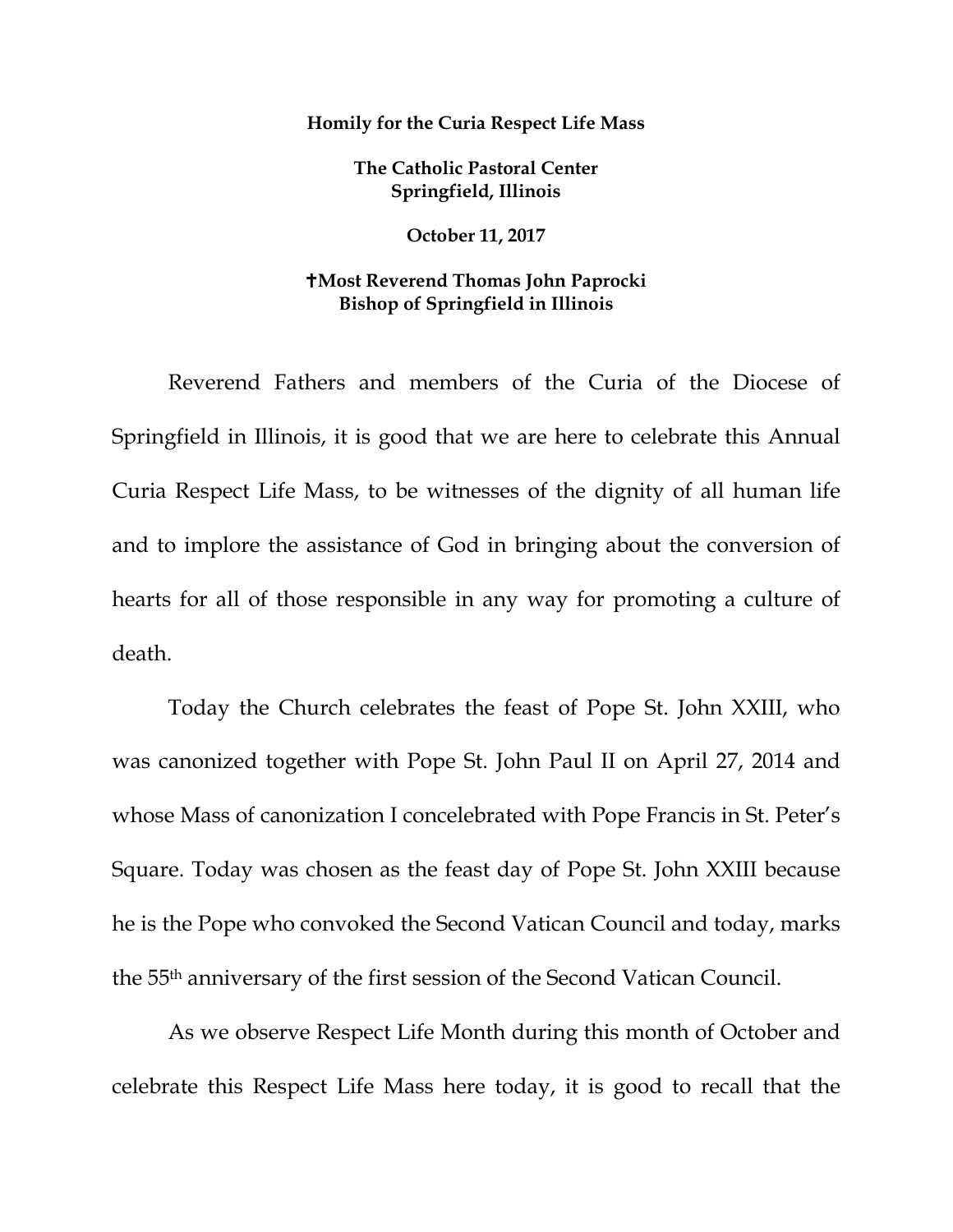Second Vatican Council unequivocally condemned abortion in these words from the Pastoral Constitution on the Church in the Modern World: "[F]rom the moment of its conception life must be guarded with the greatest care while abortion and infanticide are unspeakable crimes."[1](#page-2-0)

The month of October is also a special time for honoring our Blessed Mother as Queen of the Rosary. Can you imagine how different things would be if our Blessed Mother had not cooperated in God's plan of salvation? What would have happened if Mary had rejected our Lord's call for her to be the mother of Jesus? While neither of these scenarios is true, they should cause us to pause and reflect upon our Blessed Mother's acceptance of her role to be the mother of Christ. In the time in which Mary lived it would have been almost unheard of for a young unmarried woman to be pregnant and if such a woman would be pregnant, it would carry serious social ramifications. However, as we know, our Blessed Mother, the first and model disciple of Christ, despite what society might think, heard the call of our Lord and opened herself to the working of the Lord in her life to become the mother of Our Savior.

In our Gospel today, we hear John's recounting of a story that should be familiar to all of us, which gives us the opportunity to dig deeper and

2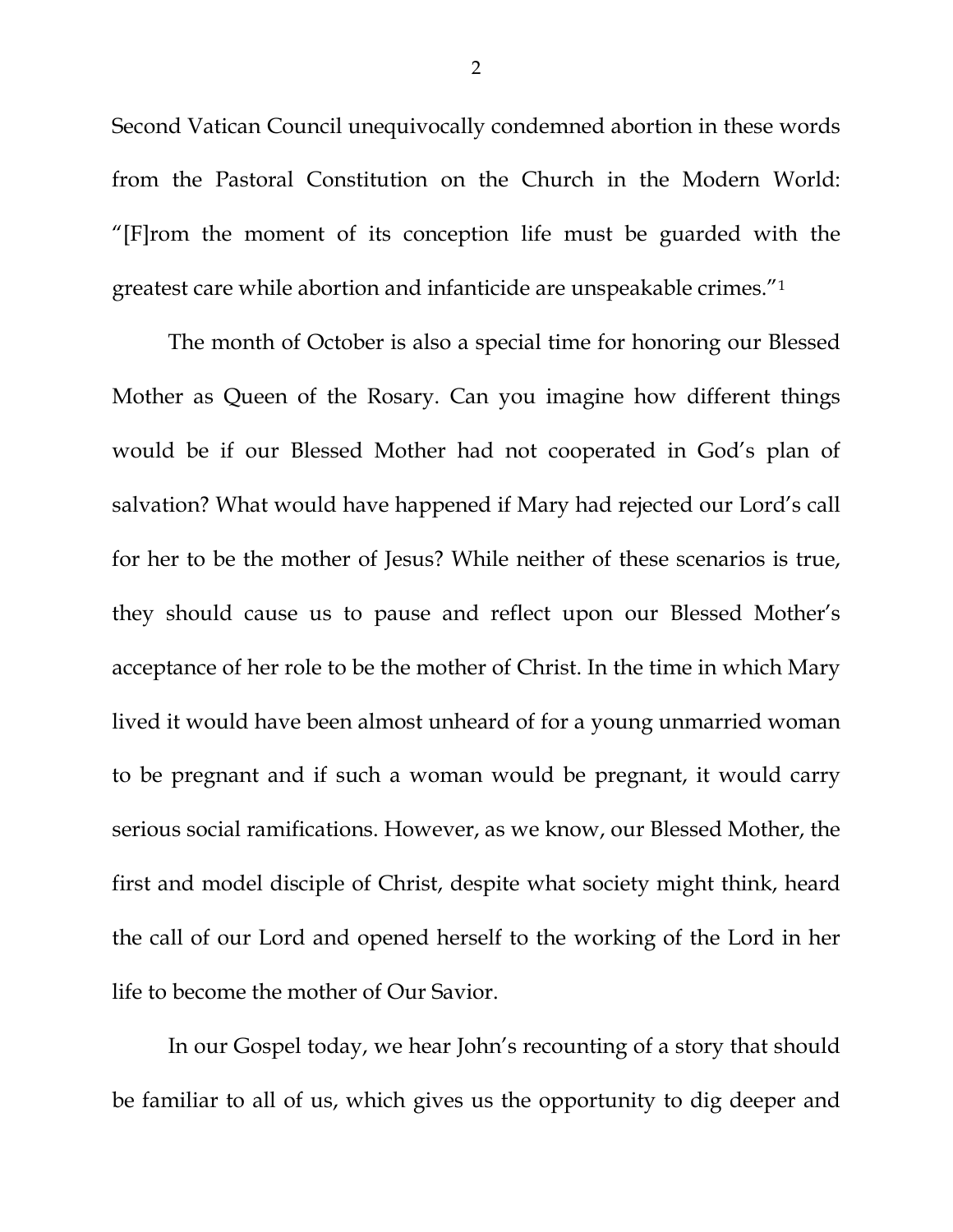look at what our Lord was saying. *When they had finished breakfast, Jesus said to Simon Peter, "Simon, son of John, do you love me more than these?"[2](#page-2-1)* Have you ever wondered what the "these" is that Jesus is referring to? Perhaps he was asking Peter if he loved Him more than the other disciples loved Him, or perhaps it was less theoretical, perhaps Jesus swept his hand round the boat and its nets and equipment and the catch from the day, and said to Peter: Simon, do you love me more than these things? Perhaps Jesus was asking Peter if he was prepared to give them all up; to abandon the worldly allure of a successful career, a steady job, or even reasonable comforts, in order to give himself forever to Christ's people and to the work of building up the kingdom of God on Earth.

<span id="page-2-1"></span><span id="page-2-0"></span>This should be a familiar question to all of us as Christ's disciples, we must ask ourselves if we are willing to give up what the world offers to follow the will of God in our lives. Our Blessed Mother, the first and model disciple of her Son, certainly had to ask herself this question. Was she willing to be rejected, to give up how she had envisioned her life and have her heart broken as she watched her beloved Son embrace his passion and death on the Cross. Obviously, Mary had the faith to recognize the will of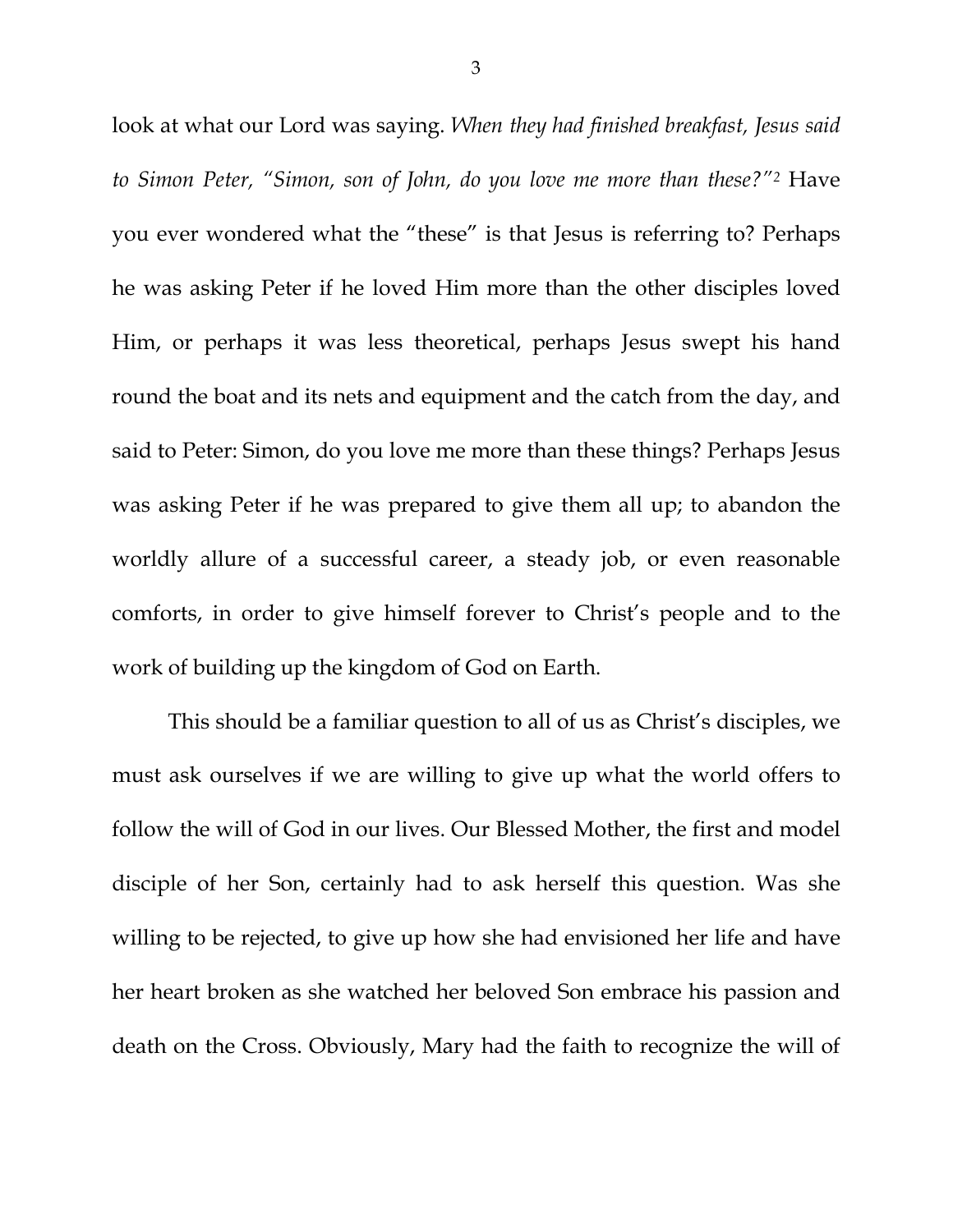God for her life and by embracing that will participated in the work of salvation that God called her to.

As a matter of fact, at the conclusion of *Evangelium Vitae*, our late Holy Father, Pope Saint John Paul the Great directs our attention in our fighting for life to our Blessed Mother, for she is the true model disciple whom we can look to for direction on how we might live as Christ's disciples in our daily lives and how we should go about building up a culture of life in the midst of the world.

So, my dear brothers and sisters in Christ, may we always strive to model our lives after that of our Blessed Mother. And in doing so may we not only receive the word of God, but nurture it by our faith so that we can proclaim the Gospel through our living as Christ's disciples. So we pray:

> O Mary, bright dawn of the new world, Mother of the living, to you do we entrust the cause of life Look down, O Mother, upon the vast numbers of babies not allowed to be born, of the poor whose lives are made difficult, of men and women who are victims of brutal violence, of the elderly and the sick killed by indifference or out of misguided mercy.